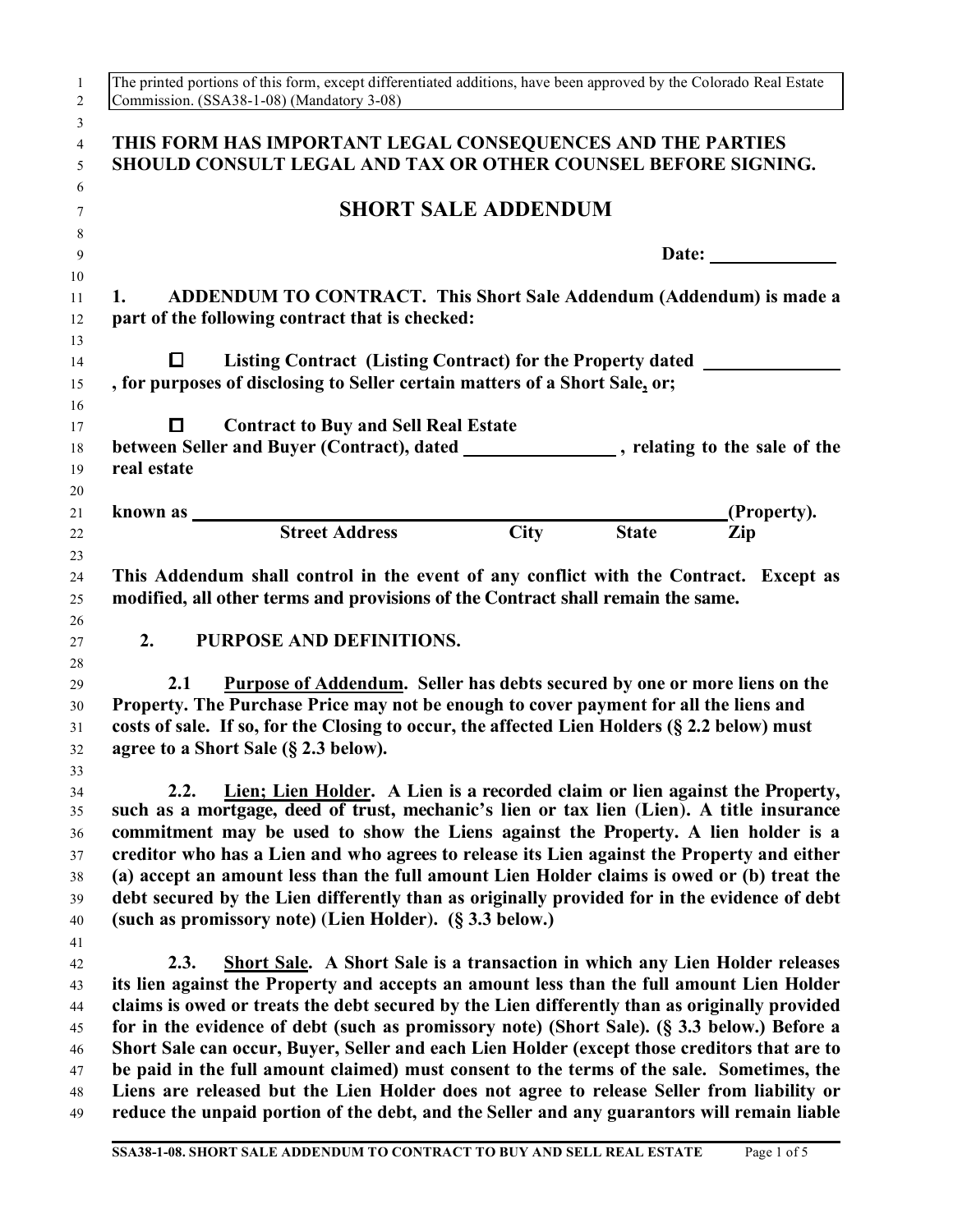The printed portions of this form, except differentiated additions, have been approved by the Colorado Real Estate Commission. (SA20-1-08) (Mandatory 3-08)

## **SELLER AUTHORIZATION**

|                                                                     | Date:                                         |  |
|---------------------------------------------------------------------|-----------------------------------------------|--|
| Seller:                                                             |                                               |  |
| <b>Lien Holder:</b>                                                 | <u> 1980 - Andrea Andrew Maria (h. 1980).</u> |  |
| <b>Property:</b><br><u> 1980 - John Stein, Amerikaansk kanton (</u> |                                               |  |
| <b>Loan No.:</b>                                                    |                                               |  |

**Seller Consents to Lien Holder's Release of Information.** Seller consents that Lien Holder and its representatives may supply and communicate any loan, financial or other information of Seller, confidential or otherwise, with any of the following involved in the transaction and their representatives: Seller's attorney, Broker or Brokerage Firm working with Seller, transaction coordinator, title insurance company, Closing Company, other lien creditors; and the following as checked:  $\Box$  Broker or Brokerage Firm working with Buyer  $\Box$  Buyer  $\Box$  Buyer's attorney and their representatives.

Seller Seller Seller

Note: This Seller Authorization should be submitted to the Lender's Loss Mitigation Department. If the Property is in foreclosure, this form should also be submitted to the Lender's law firm.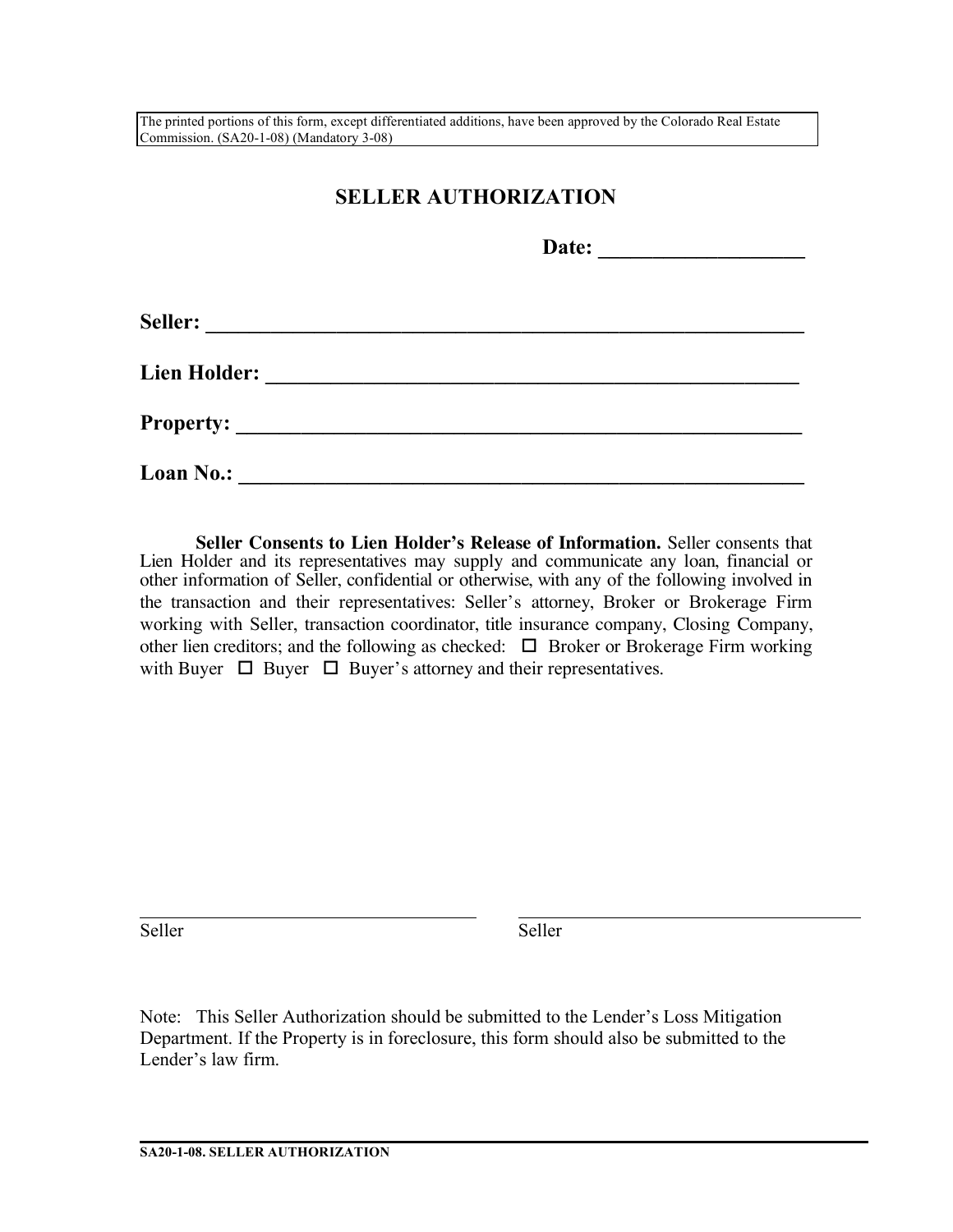**after Closing for that unpaid portion, despite the release of the Lien against the Property at Closing (§ 3.3 below).**

## **3. MANDATORY DISCLOSURES TO SELLER AND BUYER.**

 **3.1 SELLER IS ADVISED TO CONTACT THE COLORADO FORECLOSURE PREVENTION HOTLINE OPERATED IN COOPERATION WITH THE COLORADO DIVISION OF HOUSING AT 1-877-601-4673 OR THE HUD HOUSING COUNSELING AND REFERRAL LINE AT 1-800-569-4287.**

- **3.2. Seller acknowledges there are alternatives to a Short Sale that may be better for Seller. Seller acknowledges that a Short Sale transaction may result in continued liability of Seller or other persons liable for the debt that could be extinguished through foreclosure, bankruptcy or other loss mitigation options, including but not limited to a negotiated loan modification with Lien Holder. Seller acknowledges that it is the responsibility of Seller to investigate these alternative methods of resolution with Seller's legal, accounting or financial advisors and with Lien Holder and it is not the responsibility of any real estate broker to undertake any investigation of other options that may be available to Seller.**
- 

 **3.3. Short Sales may have serious adverse legal, tax and economic consequences for sellers and any guarantors. Seller is advised to seek legal and tax counsel to advise Seller of the legal effect and meaning of any Short Sale Acceptance from Lien Holder.** 

- **3.4. Lien Holder is not required to agree to a Short Sale. Even if a Lien Holder agrees to a Short Sale, a Lien Holder is not required to forgive repayment of the debt secured by the Lien, or release Seller and any guarantors from liability unless Lien Holder's claim is paid in full. Seller acknowledges that Lien Holder may or may not agree to release Seller or any guarantors from liability to Lien Holder. If not released, Seller and any guarantors will remain liable to Lien Holder for any amount that remains unpaid after the Short Sale. Any release of liability by Lien Holder, to be binding, must be in writing, executed by Lien Holder and provide that Seller and any guarantor is released from liability.**
- **3.5. Lien Holder, if it agrees to a Short Sale, may condition its agreement on Seller doing any or all of the following to obtain a Short Sale Acceptance: (a) make a cash payment, (b) sign a new promissory note, (c) continue to owe the Lien Holder the unpaid portion of the debt and (d) agree to other requirements made by Lien Holder.**

 **3.6. If the Lien Holder accepts less than full payment, Seller understands that Seller may incur federal and state tax liability due to a Short Sale and understands that Lien Holder is required to file all required 1099 Forms with the Internal Revenue Service with respect to this transaction. Seller is strongly advised to seek tax advice of the potential adverse tax consequences of a Short Sale to Seller.**

- **3.7. Seller acknowledges that a Short Sale Acceptance by the Lien Holder will not necessarily repair or rehabilitate Seller's credit-rating and Lien Holder has no obligation other than to fairly report this transaction to any credit rating agency.**
- **3.8. The Contract may be terminated by Seller, if Lien Holder does not approve this Contract, or if the terms and conditions from Lien Holder, to obtain a release of the**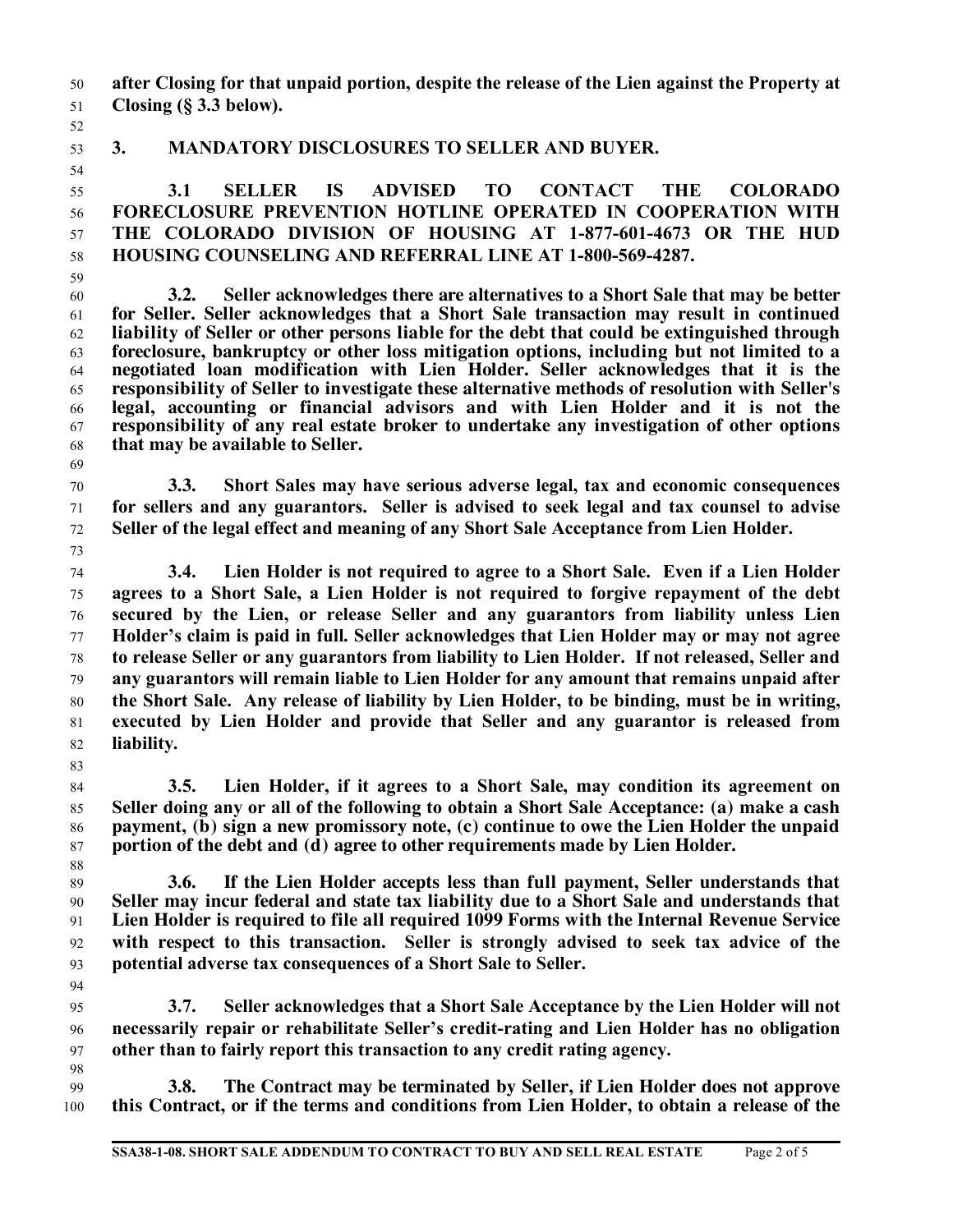**Lien, are not acceptable to Seller, in Seller's sole discretion, on or before the Short Sale Acceptance Deadline (§ 8.1 below).**  

 **3.9. The Contract, although accepted by Buyer, may be terminated by Buyer as otherwise provided herein, or if Lien Holder does not approve this Contract or if the terms and conditions of any Agreement to Amend/Extend Contract are not acceptable to Buyer, in Buyer's sole discretion.** 

 **3.10. Release of the lien against the Property does not by itself release Seller and any guarantors from liability for the debt.**

 **3.11. Buyer acknowledges that the Short Sale Conditions (§ 4 below) may lead to termination of the Contract. The Short Sale process may result in delays in the Closing. Buyer is advised to consult with legal counsel about this Addendum and its legal effect.**  

 **3.12. Buyer and Seller acknowledge and agree that any Short Sale Acceptance by Lien Holder is made on the condition that none of the terms of the sale shall differ in any material respect from the terms submitted to the Lien Holder on which the Short Sale Acceptance was based. For purposes of the Contract, any change in the date of Closing, Purchase Price, real estate brokerage commissions, concessions or net proceeds to be paid to, or other remuneration to be received by Seller in connection with the proposed Short Sale shall be deemed a material change. Any material change will require that the Short Sale Proposal be re-submitted to the Lien Holder for approval, which could result in delays for approval or even denial of the Short Sale.**

 **3.13. This Addendum should be signed at time of contracting by both Buyer and Seller, as most Lien Holders will not consider a Short Sale until a signed contract is received for their review.**

 

 **4. SHORT SALE CONDITIONS. Notwithstanding anything to the contrary in this Addendum, the Contract between Seller and Buyer, for the benefit of both Seller and Buyer, is conditional upon all of the following occurring:**

 **4.1. A written statement signed by each Lien Holder of a payoff amount less than the full amount Lien Holder claims is owed.**

 **4.2. A written statement signed by each Lien Holder that it agrees to release its lien against the Property upon payment of the agreed upon payoff amount.**

 **4.3. A written statement signed by each Lien Holder and acceptable to Seller (Short Sale Acceptance) that specifies the terms and conditions of the Short Sale.**

 **4.4. Agreement to Amend/Extend Contract signed by Buyer and Seller, so long as both parties agree, in their sole discretion, to the changes to the Contract required by the Short Sale Acceptance.** 

 **5. SELLER DEADLINE FOR SUBMISSION TO LIEN HOLDER. Seller agrees to submit to each Lien Holder a request for a Short Sale and all documents and information requested by Lien Holder, including a copy of the Contract, any Counterproposal, this Addendum and amendments. The initial submission by Seller to each Lien Holder shall be on or before Initial Submission Deadline (§ 5.1 below). Any additional information or documentation requested of Seller by such Lien Holder shall be submitted within 5**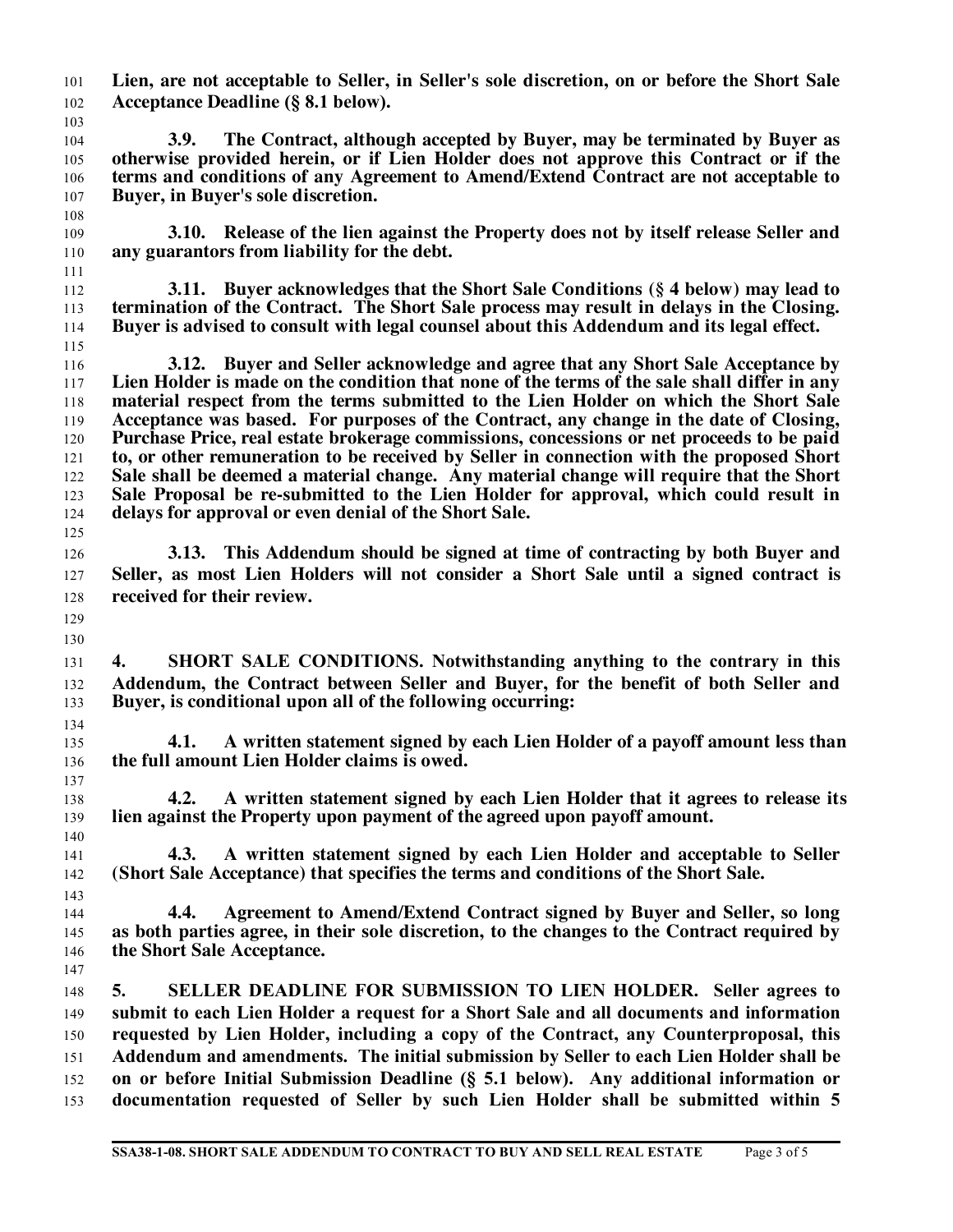- **calendar days of such request or Buyer may terminate the Contract pursuant to § 8.2 below.**
- **5.1. Seller Submission Deadline. The following deadline shall be the calendar days set forth below.**
- 

| Event                     | <b>Deadline</b> | From                       |
|---------------------------|-----------------|----------------------------|
| <b>Initial Submission</b> |                 | MEC $(\S$ 2.4 of Contract) |

 **5.2. Seller Consents to Lien Holder's Release of Information. Seller consents that Lien Holder and its representatives may supply and communicate any loan, financial or other information of Seller, confidential or otherwise, with any of the following involved in the transaction and their representatives: Seller's attorney, Broker or Brokerage Firm working with Seller, transaction coordinator, title insurance company, Closing Company, other lien creditors; and the following as checked:**  $\Box$  **Broker or Brokerage Firm and its representatives working with Buyer Buyer Buyer's attorney and their representatives.**

**6. DATES AND DEADLINES.** 

 **6.1. Revised Dates and Deadlines and Other Terms. Buyer and Seller acknowledge that an Agreement to Amend/Extend Contract (Amend/Extend) is required to revise the Dates and Deadlines (§ 2.3 Contract) or other terms based on changes required by the Short Sale Acceptance. If both Buyer and Seller, in their sole discretion, do not agree to the terms of the Amend/Extend, as evidenced by their signatures on the Amend/Extend and the offering party to such document receives notice of such acceptance on or before 7 calendar days after the earlier of (a) the receipt by both Buyer and Seller of the Short Sale Acceptance or (b) the Short Sale Acceptance Deadline (§ 8.1 below), then the Contract shall terminate.**

**7. UNCERTAINTY OF SHORT SALE. Buyer and Seller acknowledge:**

 **7.1. There are no promises or representations regarding (a) whether Lien Holder will agree to a Short Sale, (b) the terms of any Short Sale Acceptance, and (c) when the Lien Holder will advise of its decision to agree to a Short Sale or provide the written terms and conditions of the Short Sale Acceptance.** 

 **7.2. Until Closing of the Short Sale, Short Sale Acceptance by the Lien Holder will not prevent, hinder or delay the Lien Holder from initiating or proceeding with any enforcement action, including but not limited to a foreclosure. In the event Seller loses ownership of the Property through foreclosure, the Contract shall terminate.**

 **7.3. A significant period of time may be required to determine if a Short Sale Acceptance will be granted. Buyer should inform Buyer's lender of this fact for structuring Buyer's loan; i.e., duration of "loan lock"; and Closing is required to be held very shortly following the Short Sale Acceptance.**

 **7.4. Lien Holder, once a Short Sale Acceptance is given, will normally not agree to any additional changes to the terms of the Contract that differ from the Short Sale**